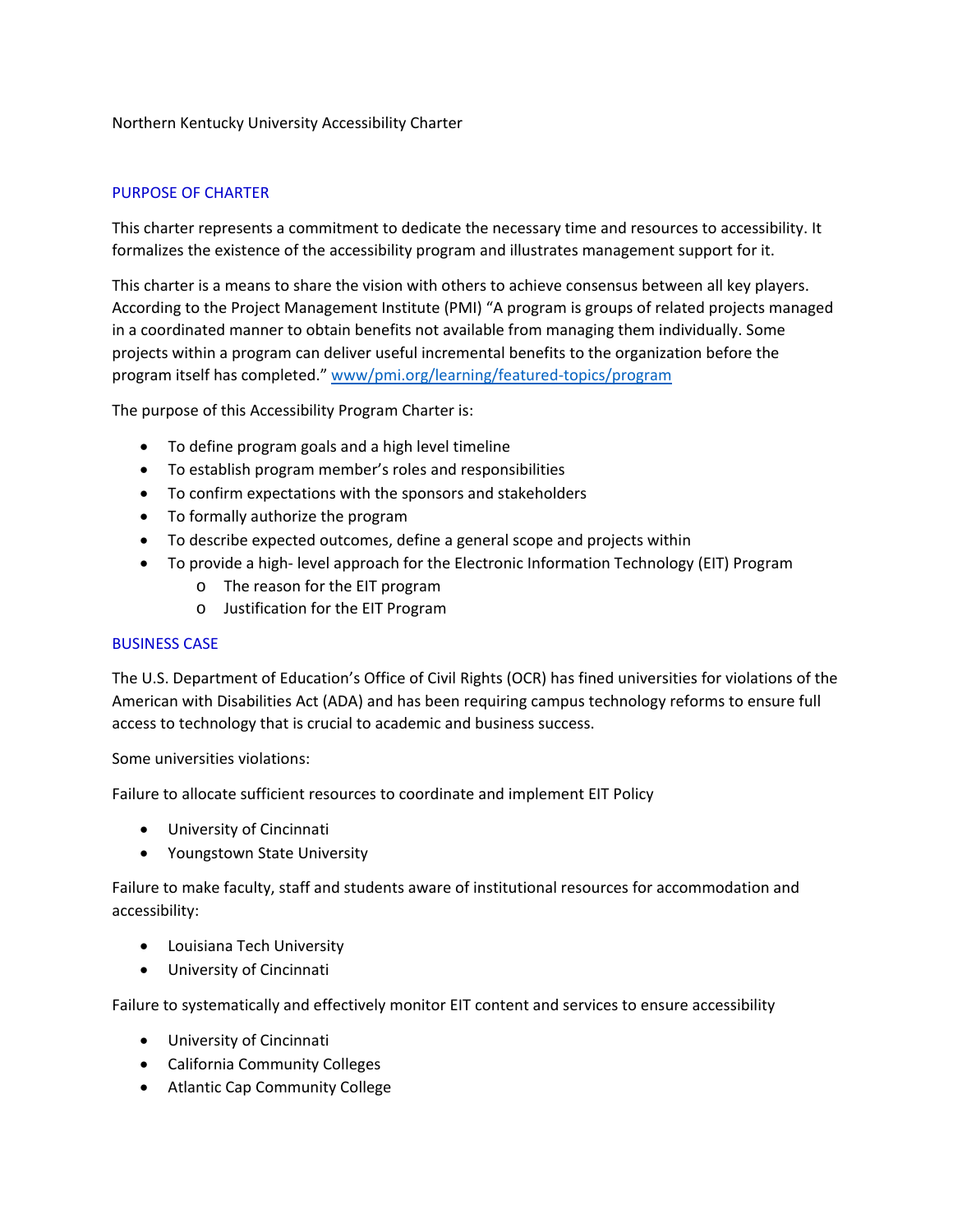• Youngstown State University

Failure to provide an accessibility policy that demonstrates campus commitment to EIT accessibility

- University of Cincinnati
- Youngstown State University
- University of Montana
- Penn State
- Louisiana Tech
- Florida State University

Failure to implement a procedure to ensure information obtained, provided, or developed by third parties is accessible

- Louisiana Tech
- Penn State
- Miami University
- Colorado University Boulder
- Arizona State
- Case Western Reserve
- Princeton University

Failure to provide captioning of announcements and commentary made over public address systems during athletic and other public events

- University of Kentucky
- Ohio State University
- University of Maryland

Other items many of the above universities were charged with:

- Failure to implement a procedure which ensures procured EIT is accessible, such as including accessibility requirements in RFPs and contractual language.
- Failure to provide regular, ongoing training, instruction, and support at all levels appropriate to a person's roles and responsibilities, regarding the institutions EIT Accessibility Policy and procedures, tools, resources, and techniques to ensure the policy and procedures are effectively and consistently implemented.
- Failure to implement accessibility solutions for EIT other than web-based, online, or software based technologies, such as classroom controls, copiers, ATMs and digital signage.
- Failure to provide a top-level website dedicated to accessibility, which serves as a central repository and includes, but is not limited to, accessibility information, news, tools, and best practices.
- Failure to provide accessible instructional materials and library resources in a timely manner.
- Failure to create a culture where accessibility is considered a proactive need, but instead is considered a reactive accommodation need.
- Failure to provide accessible websites.
- Failure to provide audio descriptions.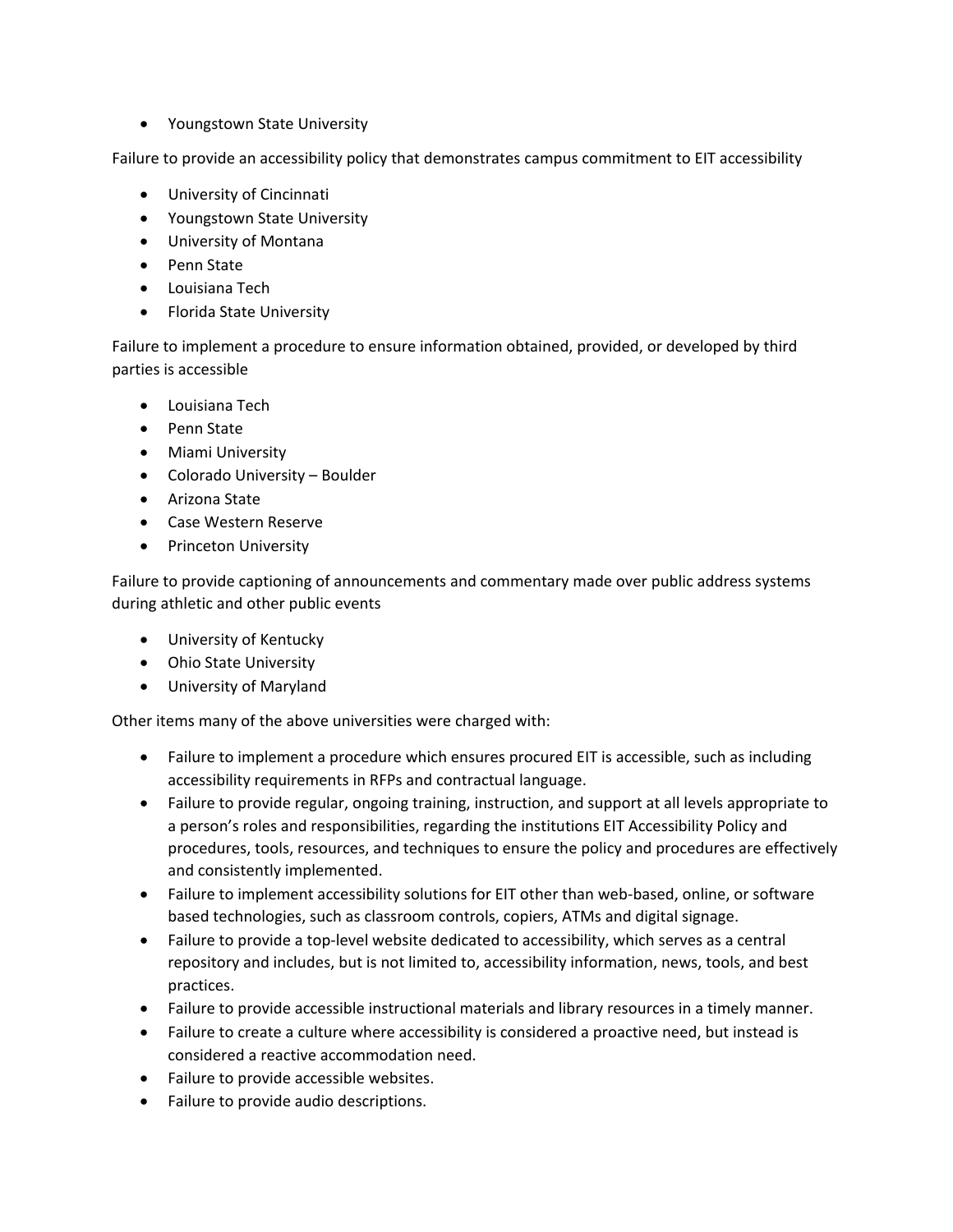### PROGRAM OVERVIEW

#### *Program Purpose*

The purpose of the program is to coordinate the implementation of the projects within the program to provide a holistic view of all the key decisions and dependencies and optimize resources to deliver the best results. It is essential to the success of the program to understand the integration points and intersection of the projects within the program and to maintain consistent and on-going communication between all projects.

#### *Program partners*

The main program partners for the implementation of the EIT Program are: The IT Accessibility and Compliance Analyst, Office of Student Affairs-Disability Services, Office of Information Technology, Marketing and Communication, Procurement, CITE and General Counsel. The program partners will collaborate on the implementation of the projects within the program. Each partner plays a crucial role in the overall success of the program. The partners will also establish and maintain accessibility compliance requirements based on enterprise risk management, enterprise shared services and usercentered design practices. The partners are committed to working with the university's IT governance structure, which enables collaboration and support for accessibility initiatives.

#### *Program Description and Goals*

The successful implementation of the EIT program will ensure that Northern Kentucky University is providing individuals with disabilities equal access to its programs and activities, consistent with the requirements of Section 504 of the Rehabilitation Act of 1973 (section 504) and the Americans with Disabilities Act (ADA) of 1990, as amended. The university is committed to the idea of universal web accessibility that enables all university community members and visitors full access to information provided on its websites. Every effort will be made to make these pages as accessible as possible in accordance with the applicable guidelines listed above.

The EIT program will be completed in phases.

The EIT Program Phase I includes (but is not limited to) the following projects:

- 1. Web content and eLearning compliance Audit to include the purchase of an auditing tool for web and LMS content.
- 2. Classroom materials will focus on UDL especially when provided via LMS (e.g. word documents such as syllabi and colors used in templates).
- 3. Procurement development of policies and procedures to ensure EIT and information obtained through EIT provided or developed by third parties is accessible.
- 4. Awareness and training to include communications and professional development for any faculty, staff, or students responsible for creating or distributing information with EIT.
- 5. Captioning Develop policy and identify all videos to be captioned.
- 6. Transcripts provide transcripts of audio recordings.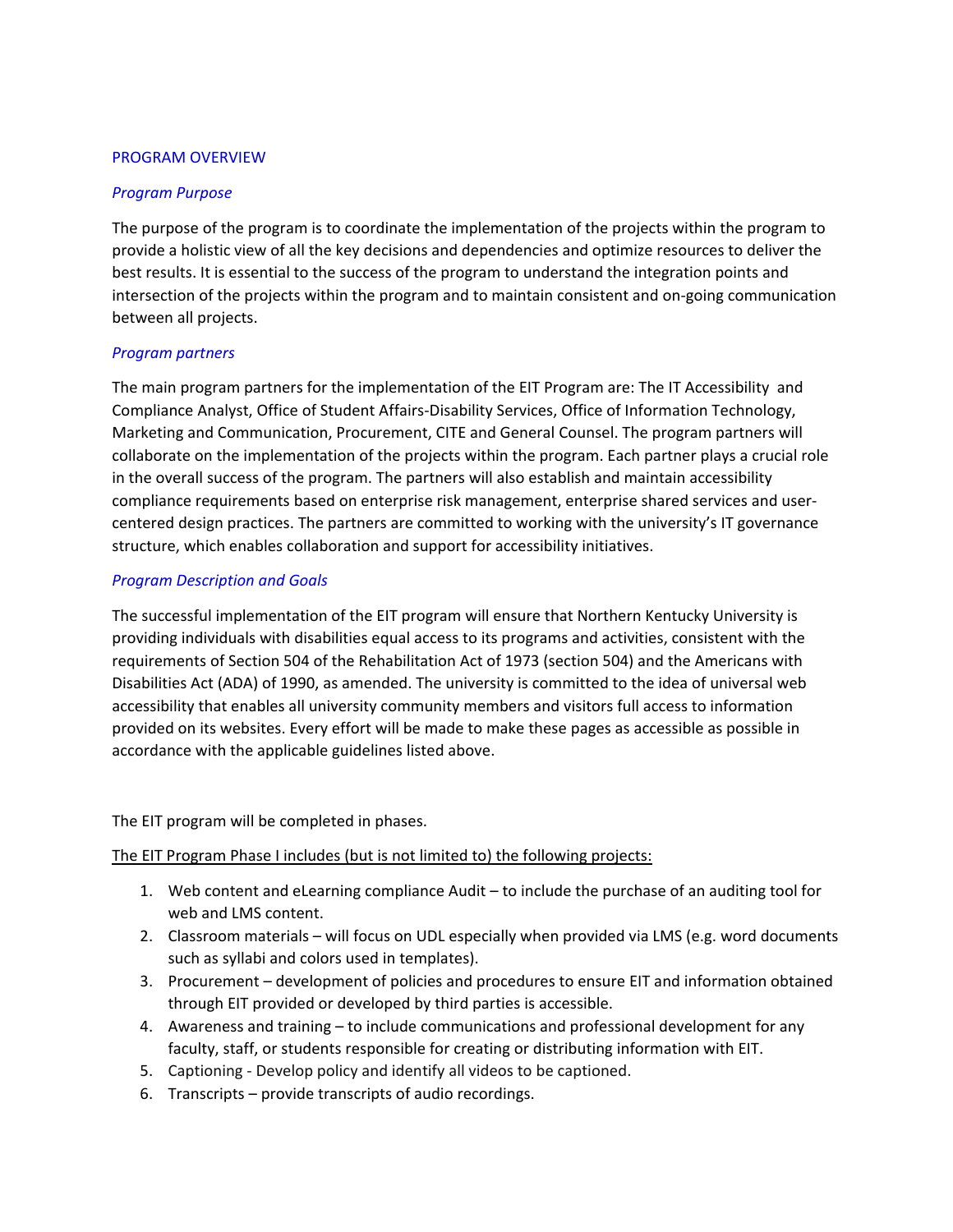### PROGRAM SCOPE

The Program scope will be dictated by the results of the Web Content and eLearning Compliance audit. The audit results will inform the program's phases and projects.

### Program Includes:

- All NKU colleges and campuses, including Grant County
- Web and eLearning content and systems
- A Program Manager will provide oversight and management of the projects which make up the Program
- Establishing university framework, standards and policy based on WCAG (Web Content Advisory Guidelines), and develop a process for updates.

#### Program Excludes:

- Non-compliance in regards to facilities
- Links to external websites outside of nku.edu
- Other internal NKU applications outside of websites, student-facing web based applications and LMS content

#### PROGRAM ASSUMPTIONS AND CONSTRAINTS

#### Assumptions made in defining this program:

- Resources will be available as per the project plans
- All positions considered critical to the success of the program will be hired

## Key constraints defining limitations and boundaries for the program:

- Academic calendar may impact faculty availability for training
- Potential systems resource constraints must be determined

## PROGRAM RISKS

The high level risks identified for this program are listed below. As additional risks are identified throughout the program life cycle they will be added to the program risk register and monitored.

- Timely completion of the hiring of the full-time position which is critical to the success of the program
- Overall compliance risk to the university
- The decentralized nature of the university's web environment creates a challenge to long-term sustainability
- The lack of EIT policies, standards and guidelines university wide
- Complexity of eLearning content and high number of content contributors
- Potential limited additional Program funding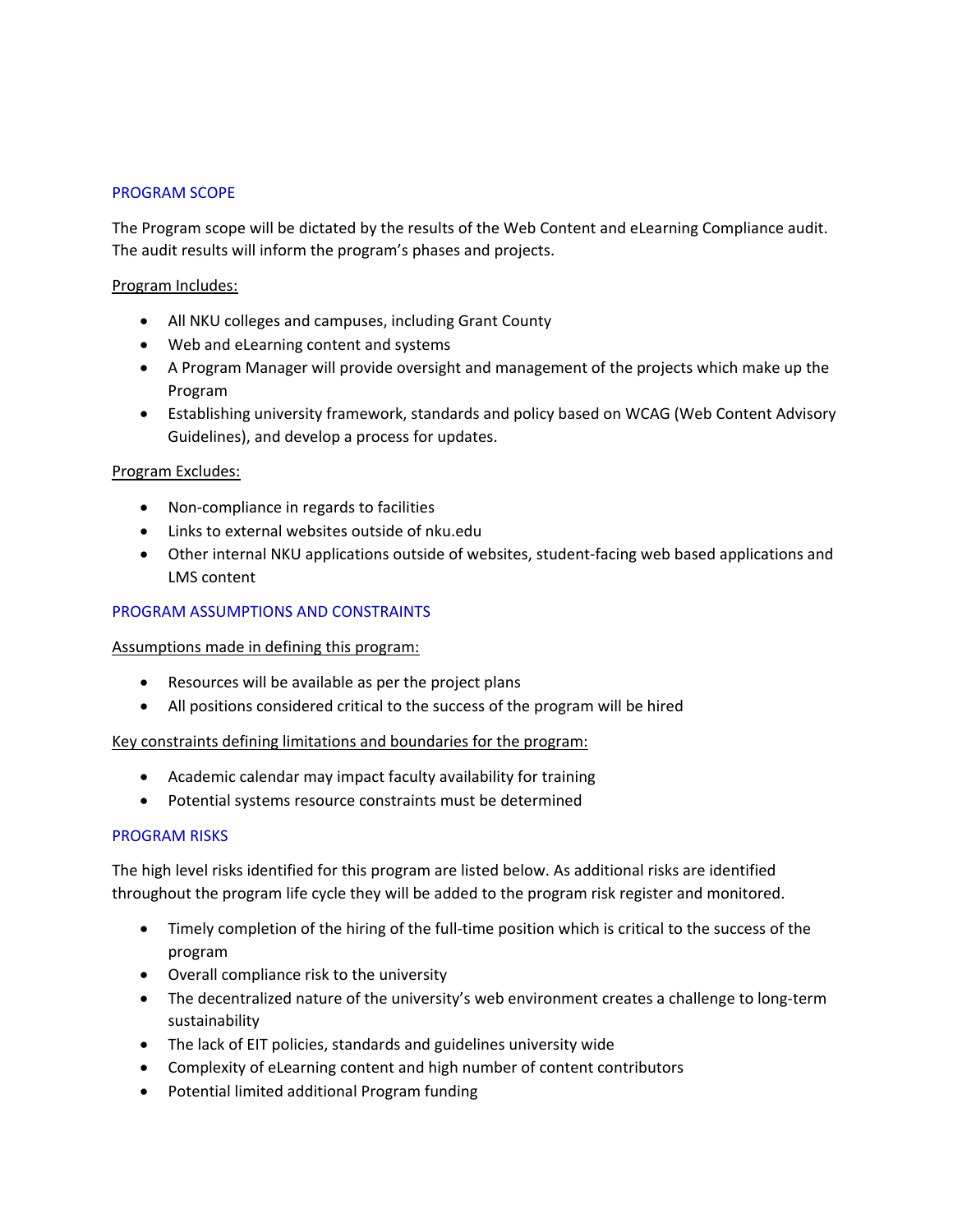• Readiness of NKU's intranet technologies to support the EIT Program content strategy

#### PROGRAM DELIVERABLES

The following are the program's deliverables:

| <b>Program Deliverables</b>                                                                | <b>Estimated Completion Date</b> |
|--------------------------------------------------------------------------------------------|----------------------------------|
| Committee meeting                                                                          | September 2017                   |
| Initiate Project and Program status meetings                                               | September 2017                   |
| Hire IT Accessibility and Compliance Analyst position                                      | October 2017                     |
| Complete Program charter                                                                   | November 2017                    |
| First Executive Program Status Meeting                                                     | November 2017                    |
| Initiate audit of web content                                                              | <b>Fall 2017</b>                 |
| Begin development of University framework/standards based on WCAG guidelines December 2017 |                                  |
| EIT contract / procurement policies standards                                              | Winter 2018                      |
| Captioning policy                                                                          | Winter 2018                      |
| Awareness campaign and training, kick-off                                                  | Winter 2018                      |

# PROGRAM ROLES AND RESPONSIBILITIES

#### **Executive Program Sponsors**

The Executive Program Sponsors are the key stakeholders of the overall program. The role of the Executive Program Sponsors includes the following:

- Create an environment that fosters sustainable momentum for the program
- Define the program's connection to the university's overall business plan and direction
- Review program progress and interim result to ensure alignment with the overall strategic vision

## **Program Sponsor**

The Role of the Program Sponsor includes the following:

- Oversee the implementation of the program's underlying business and IT strategies
- Allocate and Approve program and project resources
- Serve as an escalation path for issues beyond control of the program

## **Accessibility Steering Committee**

The Accessibility Steering Committee (ASC) has a demonstrable interest in the outcome of the Program and projects. The ASC is empowered to make decisions regarding program scope, budget and schedules,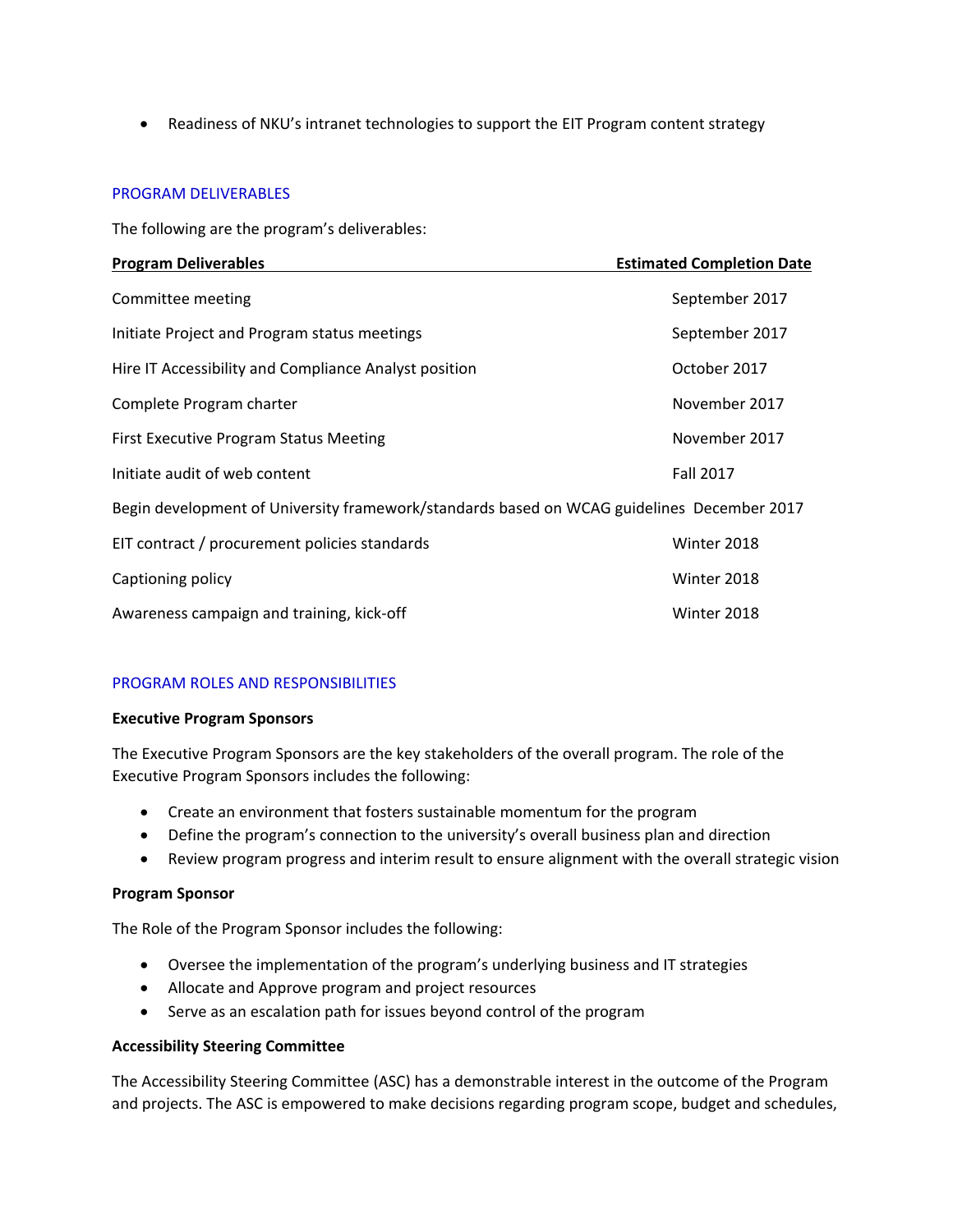and to resolve escalated issues and risks. The ASC also addresses issues which are cross-departmental and/or program wide. Additional Accessibility Steering Committee responsibilities include:

- Champion the program and projects at the university level to secure buy-in
- Approve the program charter
- Legitimize the program goals
- Serve as an escalation path for issues beyond control of the project managers
- Attend quarterly Steering Committee meetings to provide feedback on the program and projects' deliverables.

# **Program Manager**

Program management is the process of managing several related projects, with the intention of improving an organization's performance. The Program Manager will align the outcome of the projects with the university's overall business goals as well as the overall strategic objectives of the university. While the role of the Project Analyst is separate from the Program Manager, collaboration and coordination between the two is essential to the success of the program. The Program Manager provides support and guidance on the individual projects as well as to convey the important relationship of each project to the bigger picture, including the larger program and organizational objectives. In addition, the Program Manager duties will include:

- Accountable to the Program Sponsor and Steering Committee for schedule, budget, and quality of all program elements.
- Oversight of the purpose and status of all projects in the program.
- Review/approve project plans for conformance to program strategy, program plan and schedule
- Acts as the communications conduit to Program Sponsor and Steering Committee and conducts periodic status updates.
- Escalates decisions and any budget change control to Program Sponsor and Steering Committee as necessary
- Serves as a program spokesperson responsible for communicating program strategy, benefits, direction, status, and recommendations to the university stakeholders
- Responsible for the operational oversight of the program and all projects
- Responsible for creating and communicating program and project status reports to all identified stakeholders
- •

# **Project Analyst**

Every project within the program will be assigned a project lead who is given overall authority to plan, execute, monitor and control their individual project. This person will work directly with the project manager assigned to the project to oversee and direct the activities of the personnel assigned to the project. The project analyst responsibilities include:

- Provides leadership for the project
- Ensure overall project process and deliverable quality
- Responsible for the delivery of the solution
- Ensure the solution implemented addresses the project's and program's objectives